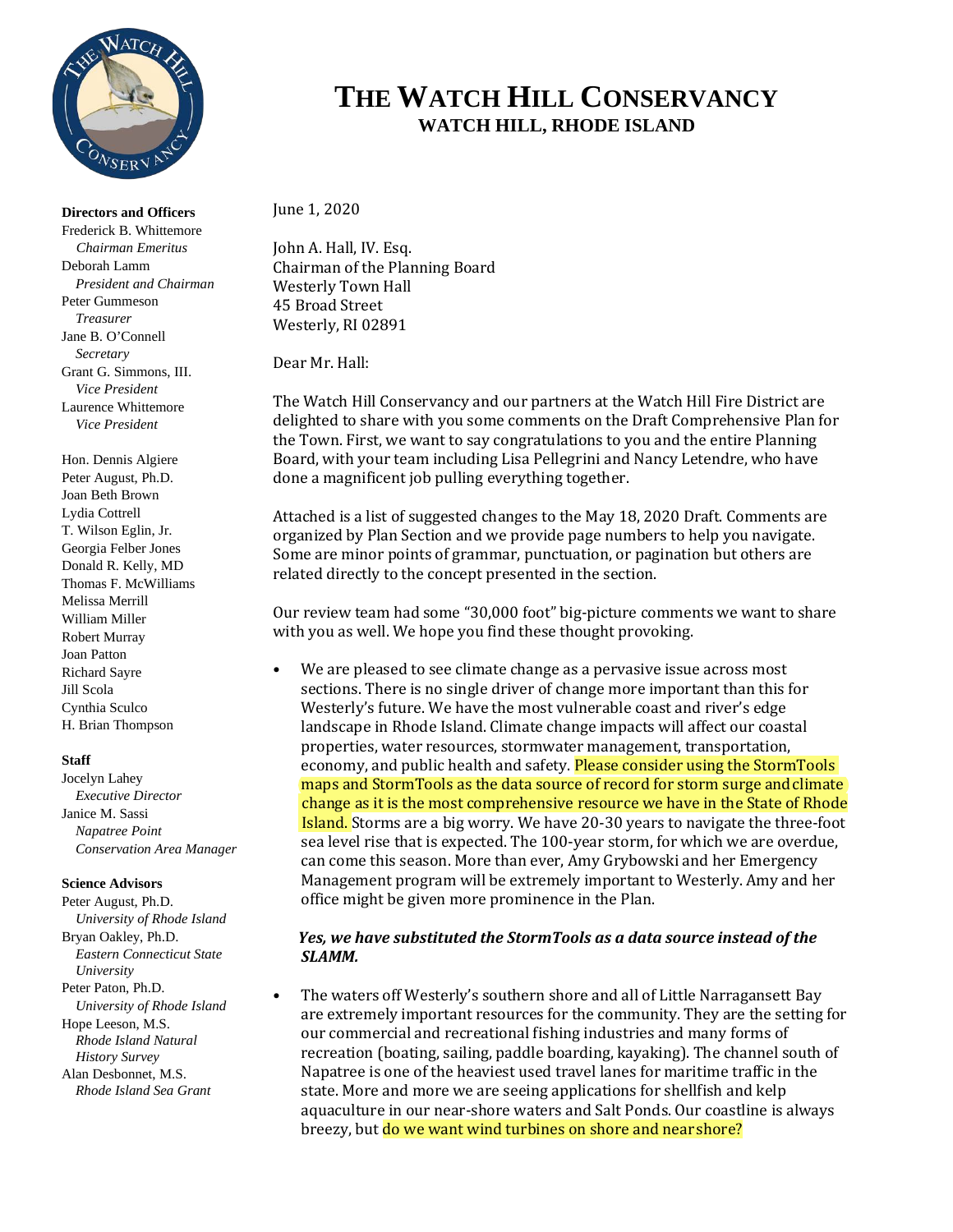#### **WATCH HILL, RHODE ISLAND**

We would hope that you would use this Comprehensive Plan as an opportunity to initiate development of a marine spatial planning effort to determine what are, and are not, suitable uses of Little Narragansett Bay, the Salt Ponds, and our near-shore marine environments.

*Additional information on the concept of marine spatial planning has been submitted by the WHC. "Marine special planning" - a tool to improve decision-making for those maritime areas where competing human activities occur and to manage the effects on the marine environment. Staff recommends that the concept:*

- *1. be introduced under "Vision" Section 2.54 – Sustainable Development;*
- *2. Be described in the Natural Resource Chapter; and*
- *3. ACTION item NAT-1.2J be added; "With stakeholder engagement develop a marine spatial plan for Little Narragansett Bay, the Salt Ponds, and the Atlantic coastal waters, and ensure marine habitats and species are not impacted, that critical habitats such as submerged aquatic vegetation (eelgrass) and salt marsh are protected, and aesthetics and navigability are not compromised.*
- Economic development must be another pervasive issue throughout in the Comprehensive Plan. A vibrant, and diversified, economy is the fuel which supports our tax base, education programs, and housing costs. Westerly's rich natural (forests, shore, Pawcatuck River) and cultural (the Downtown) amenities are attractive magnets residents, visitors, and businesses. Our wonderful Ocean State Chamber of Commerce is the glue to tie it all together. Incentives to promote strong economic

development have to ripple through the plan. We would like to see more efforts in this critical arena.

#### *In response, a new action items proposed:*

- *1. ECON-1.1.H Study and assess the links between coastal restoration and economic development, including an economic impact analysis, and identify how coastal restoration fits within the Town's larger economic development strategies.*
- *2. RES1.2E Seek grant funding for an economic and spatial study of the vulnerability and adaptation to climate change of Westerly's coastal areas.*
- The Draft Comprehensive Plan suggests that special neighborhood plans be developed for different areas in town such as separate villages or Fire Districts, the Downtown, North End, Misquamicut, Weekapaug, Avondale, and Watch Hill. This is an excellent idea. The Watch Hill Conservancy is an eager partner to help develop a plan that identifies, respects, and protects the unique community character of Watch Hill Village, which is loved by many. Such a plan could call for a variety enhancement and smart planning tactics – better parking and traffic management, more comprehensive design control, drainage and harbor improvements, water quality improvements, resiliency initiatives, etc. all tailored to Watch Hill.

#### *We are grateful to the Watch Hill Conservancy's endorsement and DDS looks forward to participating in the neighborhood planning process for the Watch Hill community.*

We hope you find our review helpful. Again, please accept our congratulations for developing a very solid Draft of the Westerly Comprehensive Plan. Should you wish further details on any of the points we raise, please do not hesitate to contact Jocelyn Lahey.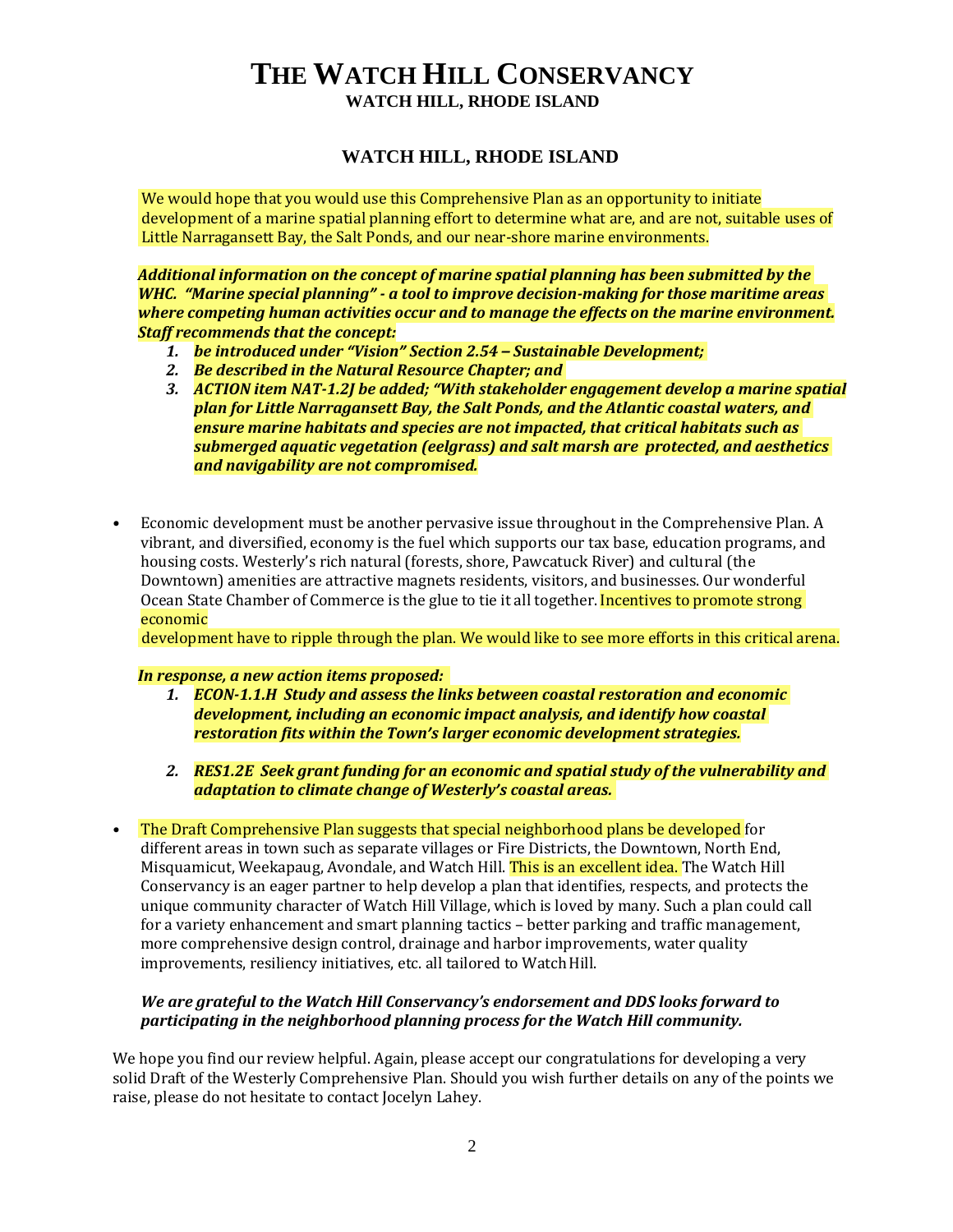**WATCH HILL, RHODE ISLAND**

Sincerely, and with encouragement,

*Ollenal Lamm* 

Deborah Lamm Jocelyn Lamm Jocelyn Lamm Jocelyn Lamm Jocelyn Lamm Jocelyn Lamm Jocelyn Lamm Jocelyn Lamm Jocelyn La President and Chair Executive Director  $\left(\begin{array}{cc} I & E \end{array}\right)$ 

## **Comments on the May 18, 2020 DRAFT of the Town of Westerly 2020-2040 Comprehensive Community Plan**

## **How to use this document?**

This document is intended to be used as a guide to the comments, corrections, and concerns that The Watch Hill Conservancy and its Comprehensive Plan Review Committee have for the Planning Board. The organization of this document mirrors the structure of the Draft plan.

Our comments will only be found in RED or BLACK text.

- RED text comments are CORRECTIONS.
- **BLACK text comments are CONCERNS, QUESTIONS, SUGGESTIONS about proposed planning.**

We hope that you find this document helpful in your editing process. If you have any questions about the notes we have submitted, please contact Jocelyn Lahey at jocelyn@thewatchhillconservancy.org or at 401-315-5399.

Thank you for your consideration.

*June 21, 2020 A/O's Response*

*Change to be made by Town Planner prior to July 21. Items previously addressed or already incorporated.*

## **Part I: Vision & Strategies**

## Chapter 1: Introduction

**Section 1.1 Preamble**

**Section 1.2 Introduction**

 *P.7. Paragraph 2. Consider mentioning climate change as a driver of future changes the Town has to be attentive to.* 

Section 1.3 Vision

- *P.8. Bullet 4. Delete one of the commas afterrivers.*
- *P.8. Bullet 4. Add scenic viewscapes.*
- *P.9. Consider adding a new bullet to acknowledge the need to protect publichealth.*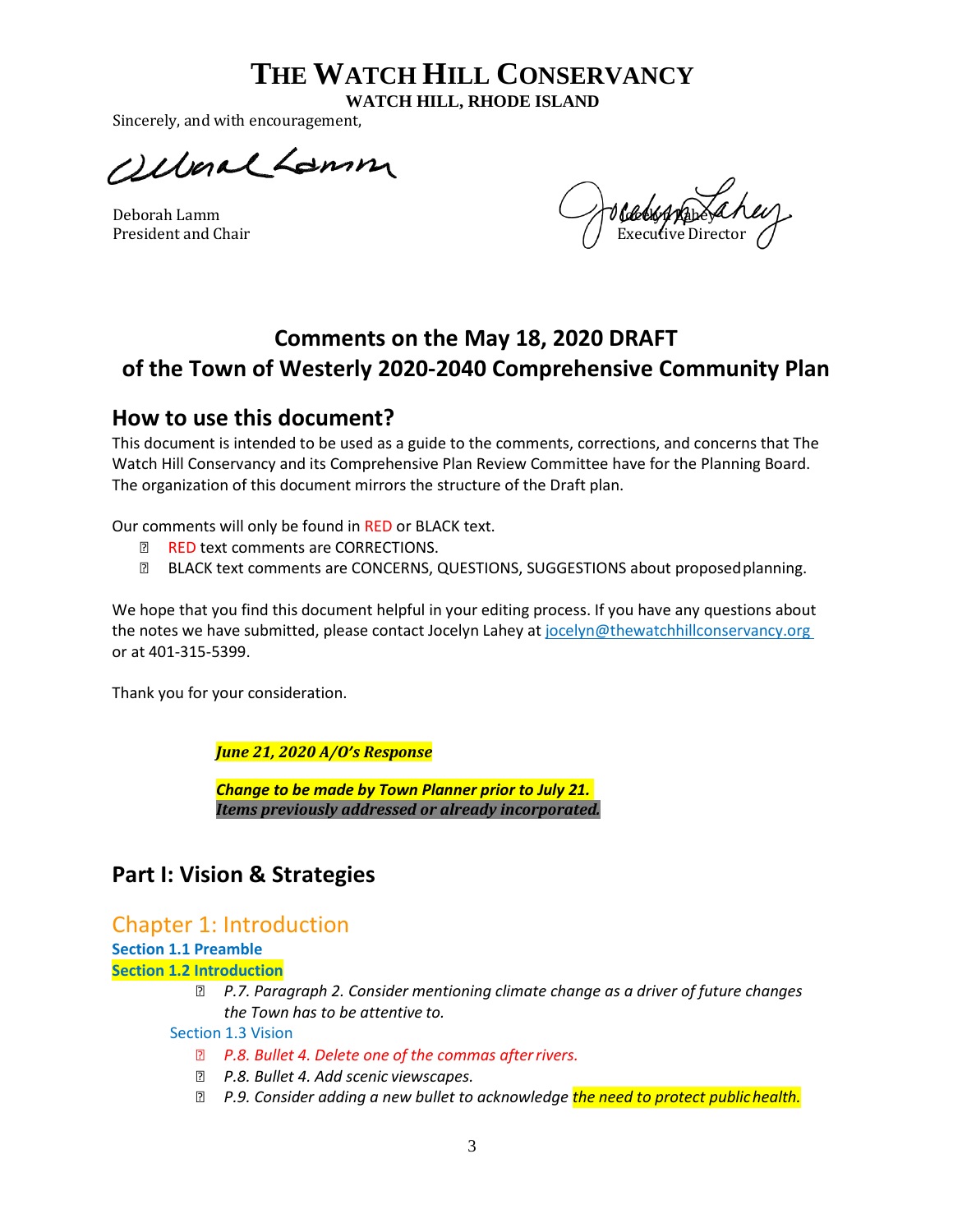### Chapter 2: Overview

#### **Section 2.1 Purpose and Intent**

Subsection 2.1.1 Summary of the Plan

#### **Section 2.2 Public Engagement and Plan Development**

• *P.14. Paragraph 3. Line 3. Capitalize "Community". Make "workshop" lowercase.*

#### **Section 2.3 Using the Plan**

Subsection 2.3.1 Consistency in Land Use Regulation

#### **Section 2.4 Land Use and Zoning**

Subsection 2.4.1 State Land Use Policy Subsection 2.4.2 Existing Westerly Zoning Subsection 2.4.3 Official Westerly Zoning Map

• *P.16. Paragraph 1. "Until recently" is used twice.*

#### **Section 2.5 Community Character**

Subsection 2.5.1 Community Make-up and Concerns

- *.19. West'lyans? Perhaps be more clear- "The citizens of Westerly…"*
- *P.19. Consider adding a paragraph acknowledging the need to protect public health and safety, and continuity of essential services; especially in these pandemictimes.*
- *P.19. Paragraph 5. Line 1. We also find this to be an extremely important issue worthy of consideration.*

#### Subsection 2.5.2 **MISSING**

Subsection 2.5.3 Climate

*P.20. Good statement of climate change.* 

Subsection 2.5.4 Sustainable Development

#### Subsection 2.5.5 Sustainable Tourism

*P.20. Sustainable Tourism is a good place to mention the importance of scenic qualities.* Subsection 2.5.6 Westerly Neighborhoods

• *P.22. The Bermudian style house, "pink house", has been torn down. The "carousel" is technically referred to as a Merry-go-Round.*

#### Subsection 2.5.7 Regional Considerations

• *P.25. Add to the end of the first paragraph that was continued from page 24; "Specific programs or committees should be created immediately in order to execute upon these goals."*

#### **Section 2.6 The Future**

#### Subsection 2.6.1 Long-term Priorities

- *P.26. Change the sub header to "Protecting Open Space, Scenic Viewscapes, and Important Land Features".*
- *P.27. Mentions neighborhood plans. Good idea. How will you be doing these plans? Will residents of each neighborhood be able to participate? Will the plan be specific to each neighborhood in terms of needs and future actions? When will they be completed?*
- *P.27. Last paragraph. Happy to see that the SC-WH is a valuablemodel.*
- *P.28. Paragraph 2. Mentions DPR needs to be revisited. We look forward to sucha review.*
- *P.29. Paragraph 3. Mentions stormwater infrastructure as important to maintain(good for Bay Street area), which needs another upgrade in that the storm water controls to empty into the harbor are not working all that well.*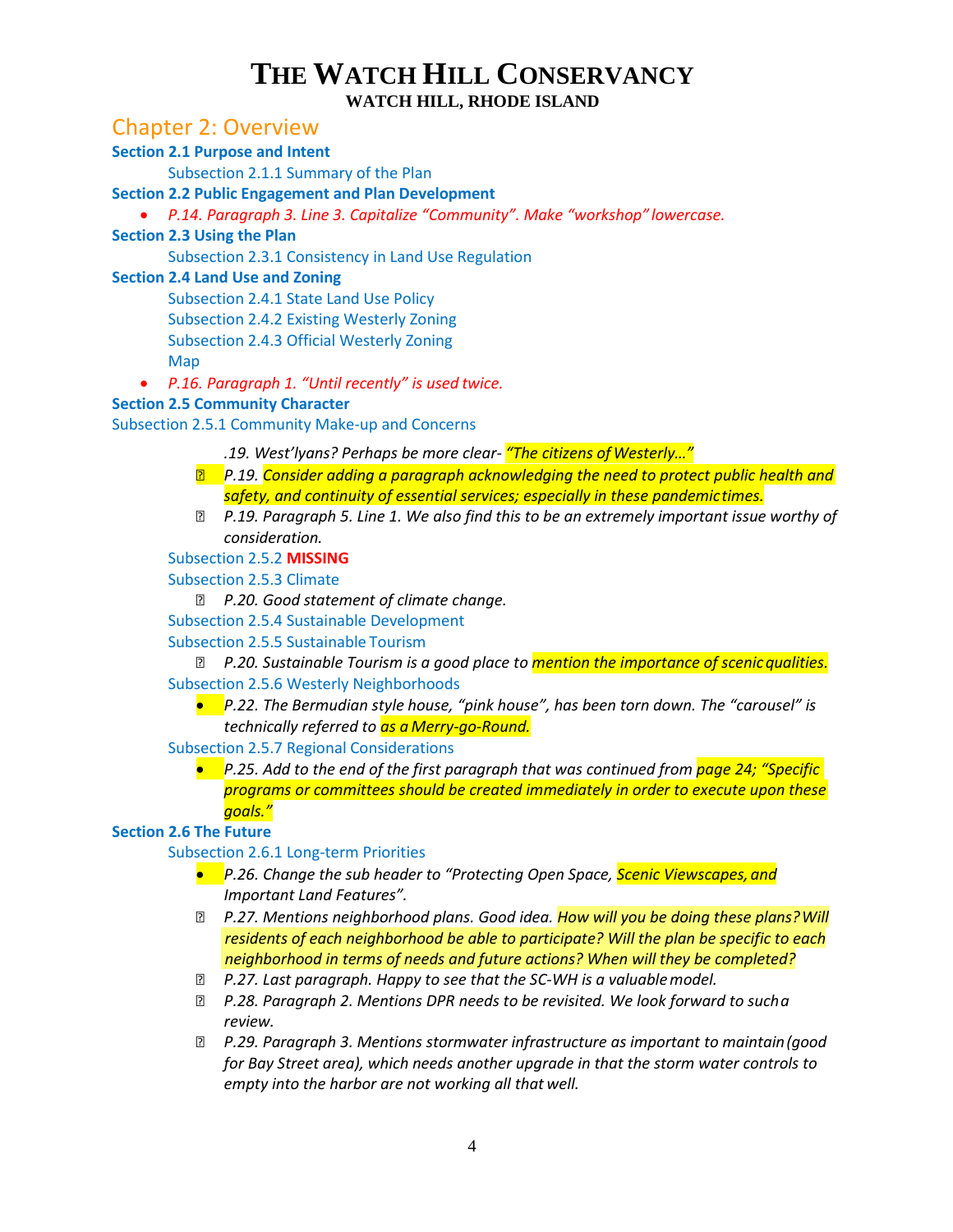## **Part II: Land Use and Implementation**

## Chapter 1: Land Use and Zoning

• *Pg. 35. Paragraph 2. "This Comprehensive Plan seeks to maintain the distinctions between urban and rural development patterns within the Town. To that end, growth is encouraged within the Town's urban service area which includes neighborhoods such as Downtown and the North End as well as Potter Hill, Watch Hill and others along the Pawcatuck River and Route 1. The Urban Service Area, as shown on the Future Land Use Map (FLUM), is characterized by having a full array of utilities, including public water and sanitary sewer systems. Higher density development is found within theseareas."*

*We disagree that Watch Hill should be included in an urban service area. Watch Hill has no sewers and is not suited to handle significant growth. Increasing the density would significantly deteriorate the community's unique character, enjoyed by residents and tourists alike, and would have a negative effect on property values.*

*Watch Hill shall be removed in the description. Replace with "Dunn's Corners"*

#### **Section 1.1 Existing Land Use**

Subsection 1.1.1 Agriculture Subsection 1.1.2 Commercial Subsection 1.1.3 Community Facilities Subsection 1.1.4 Conservation, Recreation & Open Space Subsection 1.1.5 Industrial Subsection 1.1.6 Residential Subsection 1.1.7 Vacant Subsection 1.1.8 Water

## **Section 1.2 State Land Use Policy**

#### **Section 1.3 Existing Zoning**

Subsection 11.3.1 Residential Districts **Should be Subsection 1.3.1**

Subsection 1.3.2 Commercial Zoning Districts

• *P.43. "The district also provides for both direct and indirect access to the water by the general public." Strike this sentence.*

Subsection 1.3.3 Industrial Districts

Subsection 1.3.4 Recreational Districts

Subsection 1.3.5 Other Districts

Subsection 1.3.6 Zoning Overlays

#### **Section 1.4 Buildout Analysis**

Subsection 1.4.1 Residential Buildout

Subsection 1.4.2 Commercial Buildout

Subsection 1.4.3 Industrial Buildout

#### **Section 1.5 Upgrading Westerly's Regulatory Climate Section 1.5 header in wrong color. All of Section 1.5 is in a larger font.**

• *P.50. Questions. Add- "What steps could be taken to encourage businesses to investin Westerly?"*

**Section 1.6 Future Land Use**

Subsection 1.6.1 The Future Land Use Map

#### **Section 1.7 MISSING**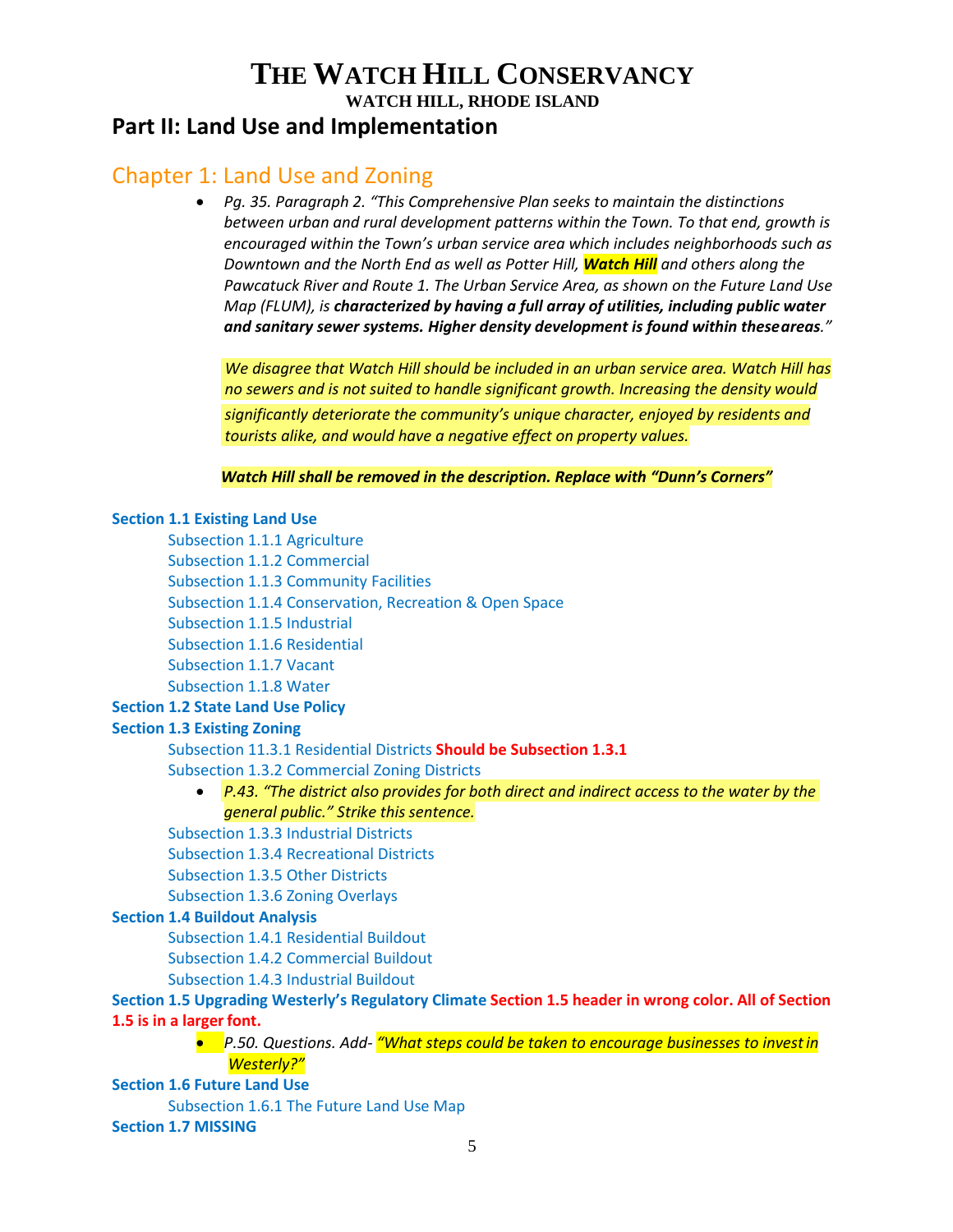#### **WATCH HILL, RHODE ISLAND**

Subsection 1.7.1 **MISSING**

Subsection 1.7.2 Inconsistencies Some **bullets** have empty areas.

Subsection 1.7.3 Residential Density and Neighborhood Planning

Subsection 1.7.4 Affordable Housing

Subsection 1.7.5 Low- and Moderate-Income Housing Production Plan

Subsection 1.7.6 Commercial and Industrial Buildout

Subsection 1.7.7 Natural Resources Protection, Open Space and Outdoor Recreation

• *P.56. Last paragraph. Change first sentence to; "Maintaining a large percent of open space and recreation land preserves valuable scenic viewscapes and ensures that a portion of Westerly will remain…"*

Subsection 1.7.8 Agriculture

Subsection 1.7.9 Economic Development

• *P.57. Last paragraph. First sentence. After the word "ensuring", add the words "and enhancing".*

Subsection 1.7.10 Transportation, Infrastructure and Services

Subsection 1.7.11 Westerly Public Schools

## Chapter 2: Implementing the Plan

#### **Section 2.1 Goals, Policies & Actions**

#### **Section 2.2 A Process for Implementation**

#### **Tables:**

#### Natural Resources

- *P.63. Action NAT 1.1.A You mention only the Westerly Land Trust here- there areseveral land trusts in Westerly including the Westerly Municipal Land Trust, Weekapaug Foundation, and of course The Watch Hill Conservancy. Why not also support them?*
- *P.64. NAT 1.2.H Could this be expanded to include more of the shore community?*
- *P.64. Action NAT 1.2.I- Recreation Dept? Would the Conservation Commission bemore appropriate?*

**ecreation** 

#### storic and Cultural Resources

- *P.67. Action HRC 1.1.A- Could cooperate with Conservancy inWH.*
- *P.67. Action HRC 1.1.B Housing tourism- what is this? Maybe best phrasedarchitectural tourism?*
- *P.67. Action HRC 1.1.D- Could cooperate with Conservancy inWH.*
- *P.67. Action HRC 1.2.C- Could cooperate with Conservancy for Watch HillVillage.*
- *P.67. Action HRC 1.2.D - River Corridor Overlay District- Would it make sense to include historic values?*

#### Housing Opportunities

- *P.70. Action HSNG 1.2.F- We have concerns about "streamline permitting".*
- *P.70. Action HSNG 1.2.L- Change to; "Identify opportunities to provide living quarters for seasonal employees".*

#### Economic Vitality

- *P.73. Action ECON 1.1.A-Good.*
- *P.75. Action ECON 1.3.B We have concerns about broadening the uses in districtSC-WH.*
- *P.76. Action ECON 3.3.A- Could cooperate with Conservancy inWH.*
- *P.76. Consider adding an action item acknowledging the significance ofcommercial fishing in Little Narragansett Bay and off the Westerly shore. Ensure that competing uses in these areas do not have a detrimental impact on fisheries.*
- *4.* **Add ECON- 3.3.C** *"With stakeholder engagement develop a marine spatial plan for Little*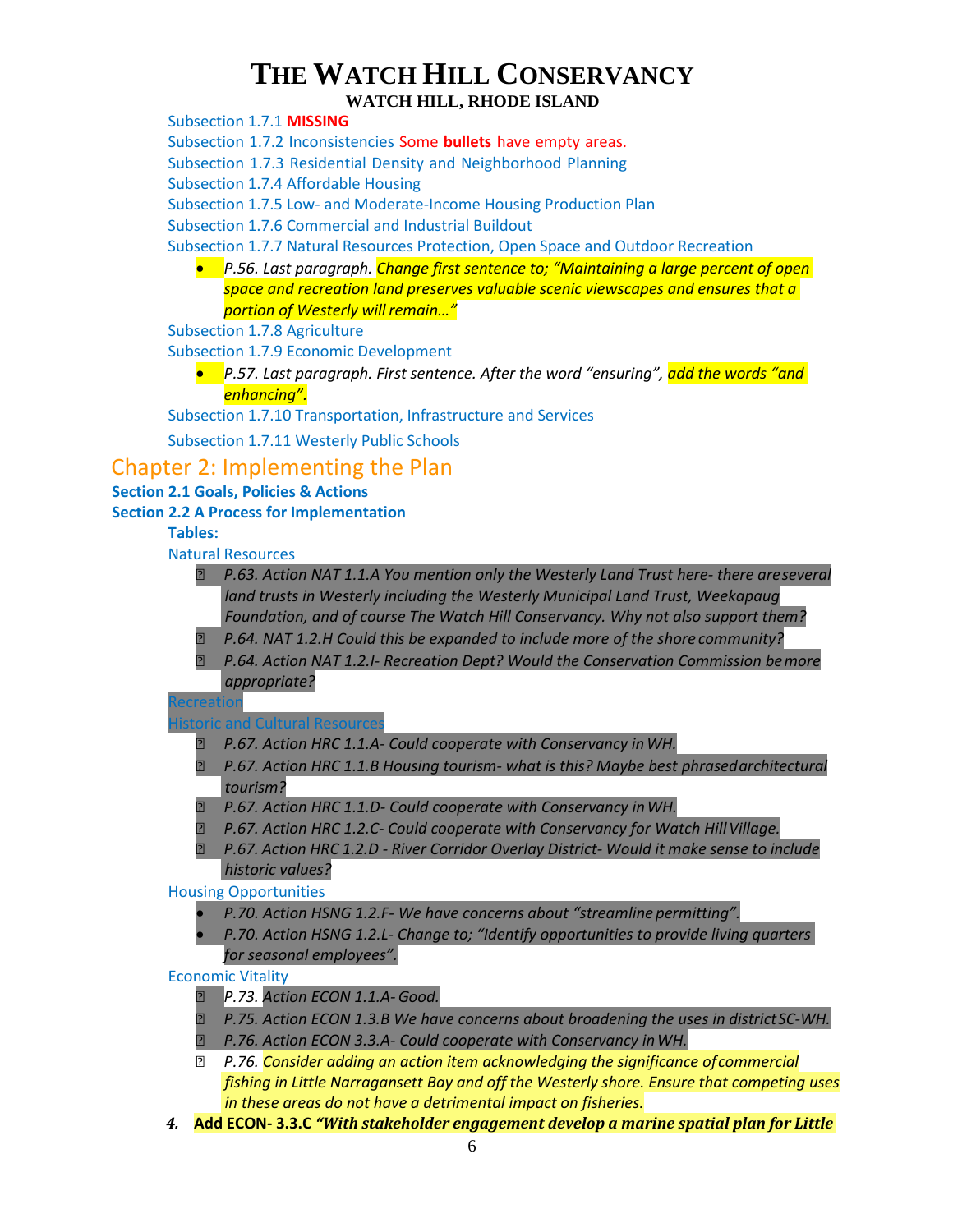#### **WATCH HILL, RHODE ISLAND**

*Narragansett Bay, the Salt Ponds, and the Atlantic coastal waters, an ensure competing uses in these areas do not have a detrimental impact on fisheries,."*

Services and Facilities Infrastructure Energy Transportation Network Natural Hazards and Resiliency

> *P.90. Consider adding an action item that calls for planning uses of our coastalwaters and Little Narragansett Bay so that marine habitats and species are not impacted, that critical habitats such as submerged aquatic vegetation (eelgrass) and salt marsh are protected, and the aesthetics and navigability are not compromised.*

#### *Moved to NAT*

- **P.90 Action RES 1.3.A. "Comprehensively study existing and future land uses in** areas most vulnerable to coastal erosion and storm surge and evaluate alternatives to mitigate risk." We feel the community should have significant input in this process.
- *P.90. RES 1.3.A & 1.3.B & 1.3.G- Excellent.*

### **Part III: Inventory and Analysis**

**The pagination for the start of Part III is off. It begins with Page 87 but is should be Page 91.**

## Chapter 1: Sustainable Natural Resources

## **Section 1.1 Watersheds**

**Section 1.2 Surface Water**

 *P.90. (in section III): Add a paragraph acknowledging that most of the town is includedin the EPA sole source aquifer designation (established in 1988). This affords many special levels of aquifer protection that otherwise would not occur. See<https://www.epa.gov/dwssa>*

*See map at* 

*[https://epa.maps.arcgis.com/apps/webappviewer/index.html?id=9ebb047ba3ec41ada1](https://epa.maps.arcgis.com/apps/webappviewer/index.html?id=9ebb047ba3ec41ada1877155fe31356b) [877155fe31356b](https://epa.maps.arcgis.com/apps/webappviewer/index.html?id=9ebb047ba3ec41ada1877155fe31356b)*

#### **Section 1.3 Water Quality**

 *P.91. It is important to include information about water quality monitoring.Water quality monitoring occurs weekly from May through October. Save the Bay and The Watch Hill Conservancy do the Watershed Watch monitoring of Little Narragansett Bay and the Pawcatuck River.*

Subsection 1.3.1 Domestic Wastewater

Stressors Subsection 1.3.2 Wellhead Protection

Subsection 1.3.3 Stormwater Management

Subsection 1.3.4 Flooding

 *P.94. Acknowledge StormTools (and associated CERI and SDE mapping tools) as thedata source of record on coastal flooding and storm vulnerability.*

Subsection 1.3.5 Lakes, Freshwater Ponds, Rivers, and Streams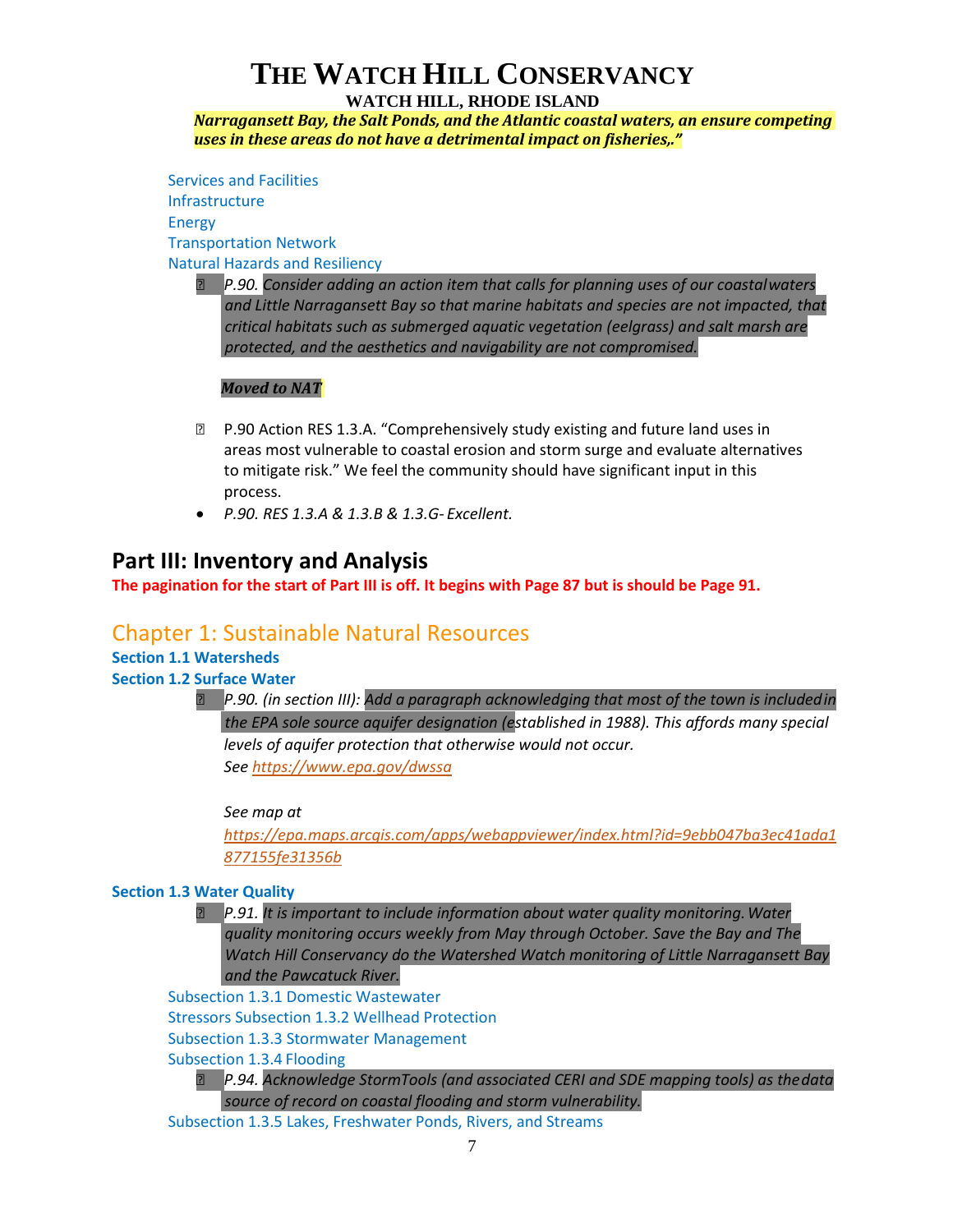#### **WATCH HILL, RHODE ISLAND**

Subsection 1.3.6 Coastal Waters and Salt Ponds

- *P.96. Acknowledge the monitoring of Little Narragansett Bay and the PawcatuckRiver by The Watch Hill Conservancy and Save the Bay. These organizations cover the cost of data collection and contribute the samples to Watershed Watch at URI. Contact Grant Simmons (WHC) and Dave Prescott (STB) for details.*
- *P.96. Acknowledge the need to identify and protect upland habitats where saltmarsh migration will occur.*

*See the SLAMM maps at CRMC-* [http://www.crmc.ri.gov/maps/maps\\_slamm.html](http://www.crmc.ri.gov/maps/maps_slamm.html)

Subsection 1.3.7 Groundwater

#### **Section 1.4 Water Resources Management and Protection**

 *P.97. Acknowledge the Sole Source Aquifer designation and its important inprotecting drinking water quantity and quality in the region.*

Subsection 1.4.1 Management and Protection of Coastal Waters and Salt Ponds

- *P.97. Acknowledge the presence and importance of USFWS CBRA sites in Westerly. <https://www.fws.gov/cbra/>*
- *P.97. Note that much of the Westerly shoreline is classified by NOAA as essentialfish habitat.*

<https://www.fisheries.noaa.gov/national/habitat-conservation/essential-fish-habitat>

• *P.97. The shore off Napatree is classified by CRMC as an "Area Designated for Preservation" because of its regional importance as winter sea duck habitat. This affords the area special protections. § 11.10.3.A.1, see Figure 8 in 11.10.2* 

Subsection 1.4.2 Management and Protection of Non-Coastal Surface Waters Subsection 1.4.3 Management and Protection of Wellheads

#### **Section 1.5 Agriculture**

Subsection 1.5.1 Aquaculture Subsection 1.5.2 Farmland Soils

#### **Section 1.6 Natural Habitats and Vegetation**

 *P.103. Acknowledge the RI Wildlife Action Plan (see RIDEM) and acknowledge thatthe top ranking rare and vulnerable habitats in the state are abundant and healthy in Westerly, for example Maritime Herbaceous Dunes and Maritime Shrubland. The WAP database on habitat* condition is the source of record for habitat vulnerability. (or perhaps P105, section 1.6.3)

<http://www.dem.ri.gov/programs/fish-wildlife/wildlifehuntered/swap15.php>

Subsection 1.6.1 Wetlands Subsection 1.6.2 Buffer Zones Subsection 1.6.3 Terrestrial Habitats

Subsection 1.6.4 Barrier Beaches, Sandy Beaches, and Dunes

- *P.105. Change "Westerly's major beaches include" to "Major beaches in Westerly".The names beaches are not owned by Westerly, as the heading implies.*
- *P.106. Last paragraph. There is no "Watch Hill Beach". Dunes Park and WatchHill beaches are not "public beaches", they are instead beaches that are accessible to the public.*

Subsection 1.6.5 Bluffs and Rocky Shores Subsection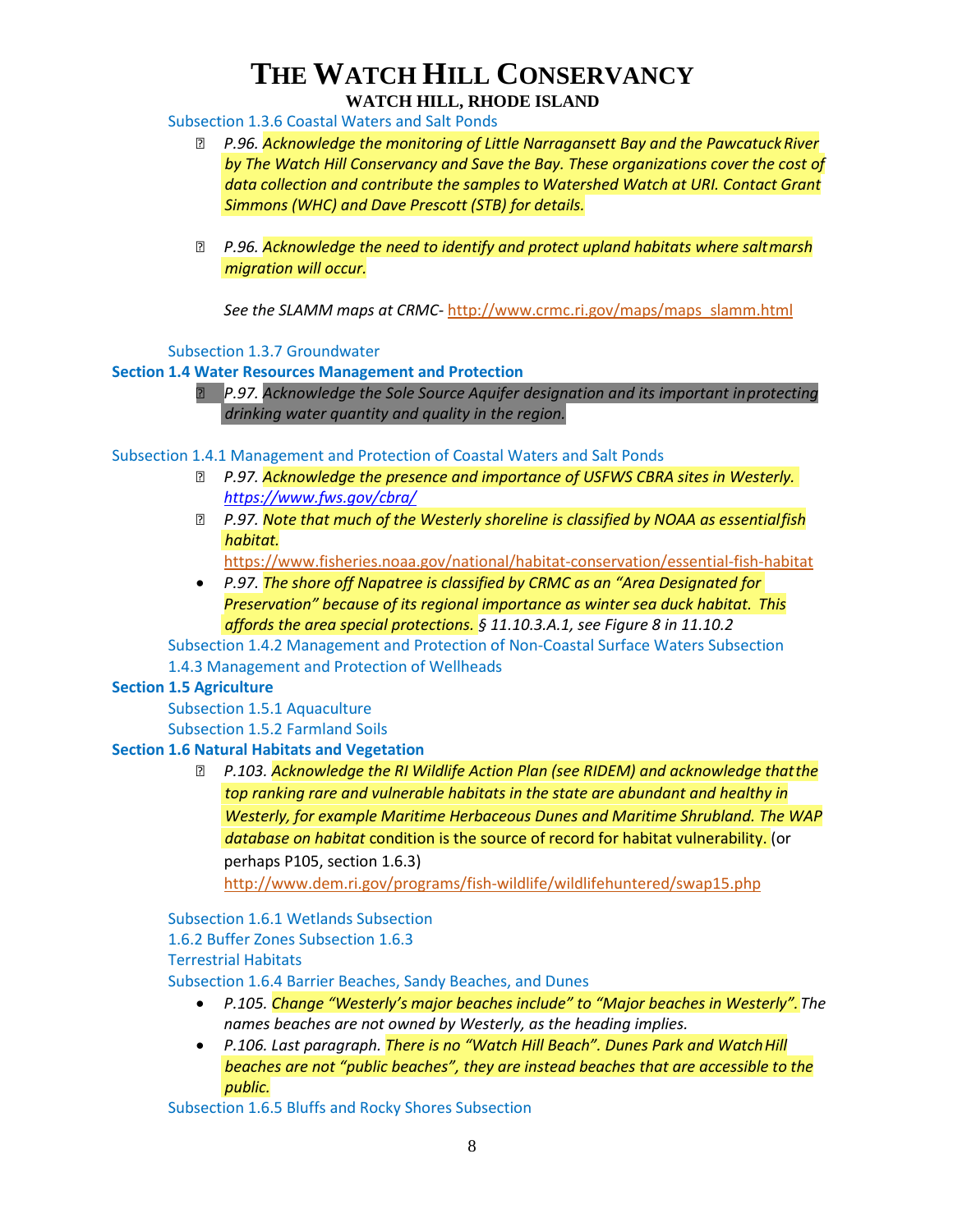#### 1.6.6 Rare Species and Unique Habitats

 *P.106-107. Good place to mention Wildlife Action Plan and the occurrence ofrare habitats in Westerly and particularly we noticed that Napatree Point is not mentioned (and abundant freshwater and saltwater wetlands and upland forest).*

Subsection 1.6.7 Pawcatuck River

Subsection 1.6.8 Aguntaug Swamp

Subsection 1.6.9 Coastal Environment

 *P.107.Napatree (and other sites in Westerly) have been designated by the National Audubon Society as a globally important bird area because of their importance to migratory shorebirds. This is a big deal. Contact Janice Sassi at The Watch Hill Conservancy for details.*

*See<https://www.audubon.org/important-bird-areas>*

#### Subsection 1.6.10 Habitat Protection

 *P.108. Consider adding a section specifically for Little Narragansett Bay. It isan incredibly unique resource for recreation, biodiversity, recreational and commercial fishing, etc. The Little Narragansett Bay complex – Barn Island refuge, Sandy Point, Napatree makes this a regionally significant estuary of distinction. Contact Peter August at The Watch Hill Conservancy for details.*

## Chapter 2: Open Space and Recreation

#### **Section 2.1 Existing Open Space for Conservation**

Subsection 2.1.1 Open Space Acquisition

#### **Section 2.2 Regional Conservation Plans and Strategies**

Subsection 2.2.1 South County Greenspace Protection Strategy

#### **Section 2.3 Conservation Tools**

#### **Section 2.4 Recreation**

Subsection 2.4.1 Municipal Facilities

Subsection 2.4.2 School District Facilities

Subsection 2.4.3 Quasi- Public Facilities

Subsection 2.4.4 Private Facilities

Subsection 2.4.5 Regional Facilities

Subsection 2.4.6 Water-Based Facilities

- *Pg. 117. Table 2-8 The title for this table "Public Water-Based Recreation Facilities" is incorrect. Not all of these facilities are "public" though they are publicly accessible. We suggest that this Table is titled "Water-Based Recreation Facilities in Westerly".*
	- o *East Beach- Not Public*
	- o *Maschaug Beach- Not Public*
	- o *Napatree Point - Not Public*
	- o *"Watch Hill Beach"? Not familiar with this name- NotPublic*
	- o *Watch Hill Yacht Club- Not Public*
- *Why does the table say "Napatree Point and Napatree Point"?*

#### **Section 2.5 Water Access**

**Section 2.6 Recreation Programming Providers**

## Chapter 3: Historic and Cultural Resources

**Section 3.1 Historic Places**

Subsection 3.1.1 Historic Cemeteries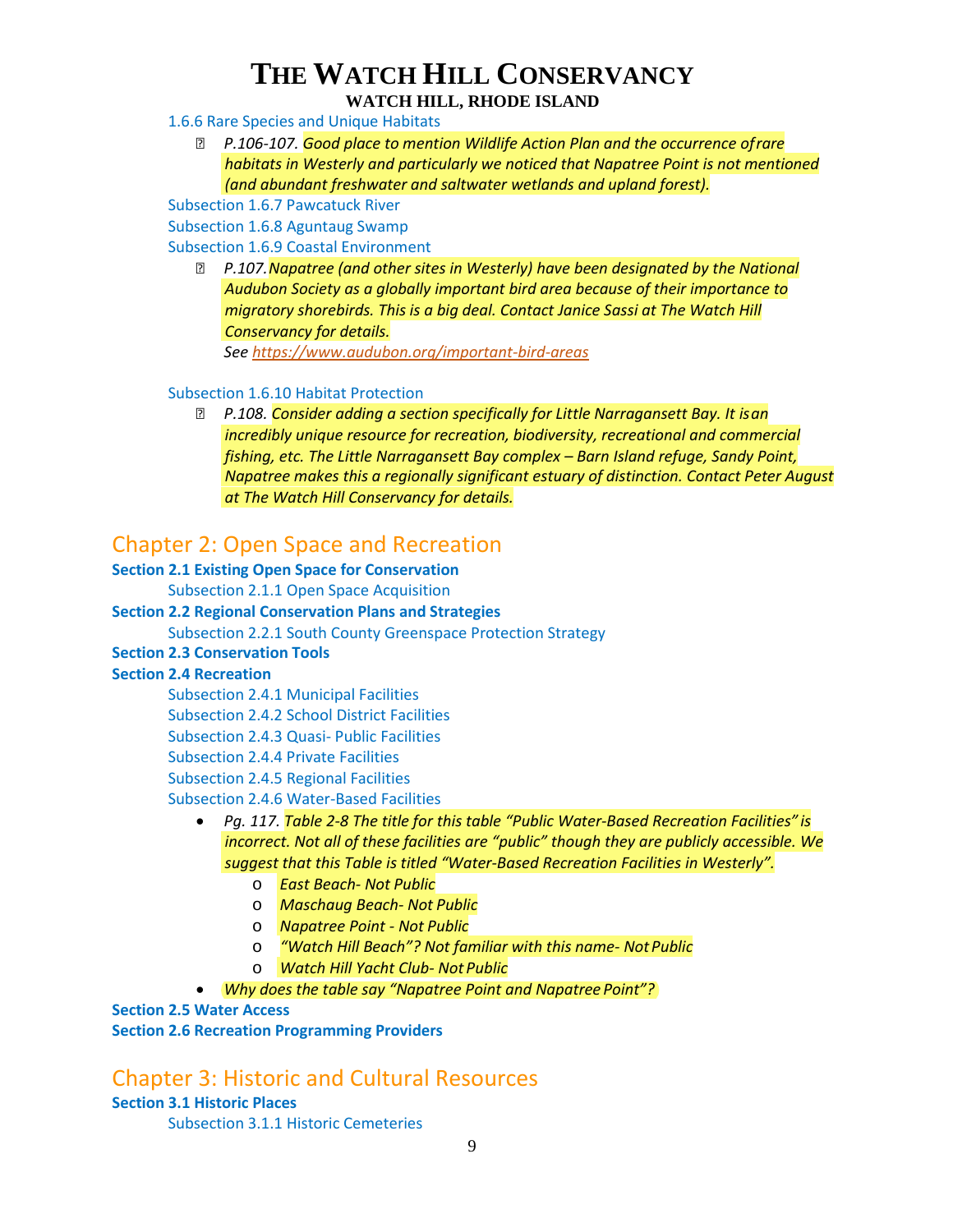**WATCH HILL, RHODE ISLAND**

**Section 3.2 Regulatory Protection**

*P.123. What are the requirements of NFIP if they maintain their historicdesignation?*

**Section 3.3 Funding Assistance**

**Section 3.4 Community Accomplishments and Opportunities**

Subsection 3.4.1 Recognitions

**Section 3.5 Community Institutions and Events**

## Chapter 4: Housing Opportunities

*Throughout the Draft you have wonderfully explained goals and objectives of the Plan. This chapter feels entirely disconnected from the rest of the Draft. Through reading this chapter we understand the demand and necessity for increased LMI housing opportunities in Westerly, including those for seasonal workers. However, the approach to improving these numbers appears to us as muddied by an abundance*

*of obstructive information and detail. Given that this is a Census year, we also hope that this chapter will be revisited when the new data is available.*

*All points well understood, we are in agreement.*

*This chapter is dense with data and legal jargon making it confusing to follow. Given the importance of housing to our community, we suggest this chapter be reexamined in its entirety.*

*It has been reexamined. We did our best to improve it.*

#### **Section 4.1 Demographics**

Subsection 4.1.1 Population Size and Age

Characteristics Subsection 4.1.2 Income Characteristics

#### **Section 4.2 Housing Availability**

Subsection 4.2.1 Year-round Occupied Housing

- *P.130. Subsection Paragraph 2. There is an extra space between "as" and "weekends".*
- *P.130. The description of seasonal housing units for non full-time residents isconfusing and needs reconsideration.*

Subsection 4.2.2 Housing Types

**Section 4.3 Rental Housing** 

**Section 4.4 Housing** 

**Conditions**

• *P.133. "recent economic recession"- Be more specific. The recession has been labeleda number of ways throughout the document. Use a year, or a name, but stay consistent.*

Subsection 4.4.1 Age of Housing

Subsection 4.5.2 Quality of Housing **Should be Subsection 4.4.2**

Subsection 4.5.3 Property Maintenance Code Enforcement **Should be Subsection** 

#### **4.4.3 Section 4.5 MISSING**

**Section 4.6 Housing Affordability**

• *P.135. "Elevated housing prices and rental rates reflect the desirability of Westerly asan attractive community for both year-round and seasonal residents…" But, you also report a population decline?*

Subsection 4.6.1 Housing

Costs Subsection 4.6.2 Home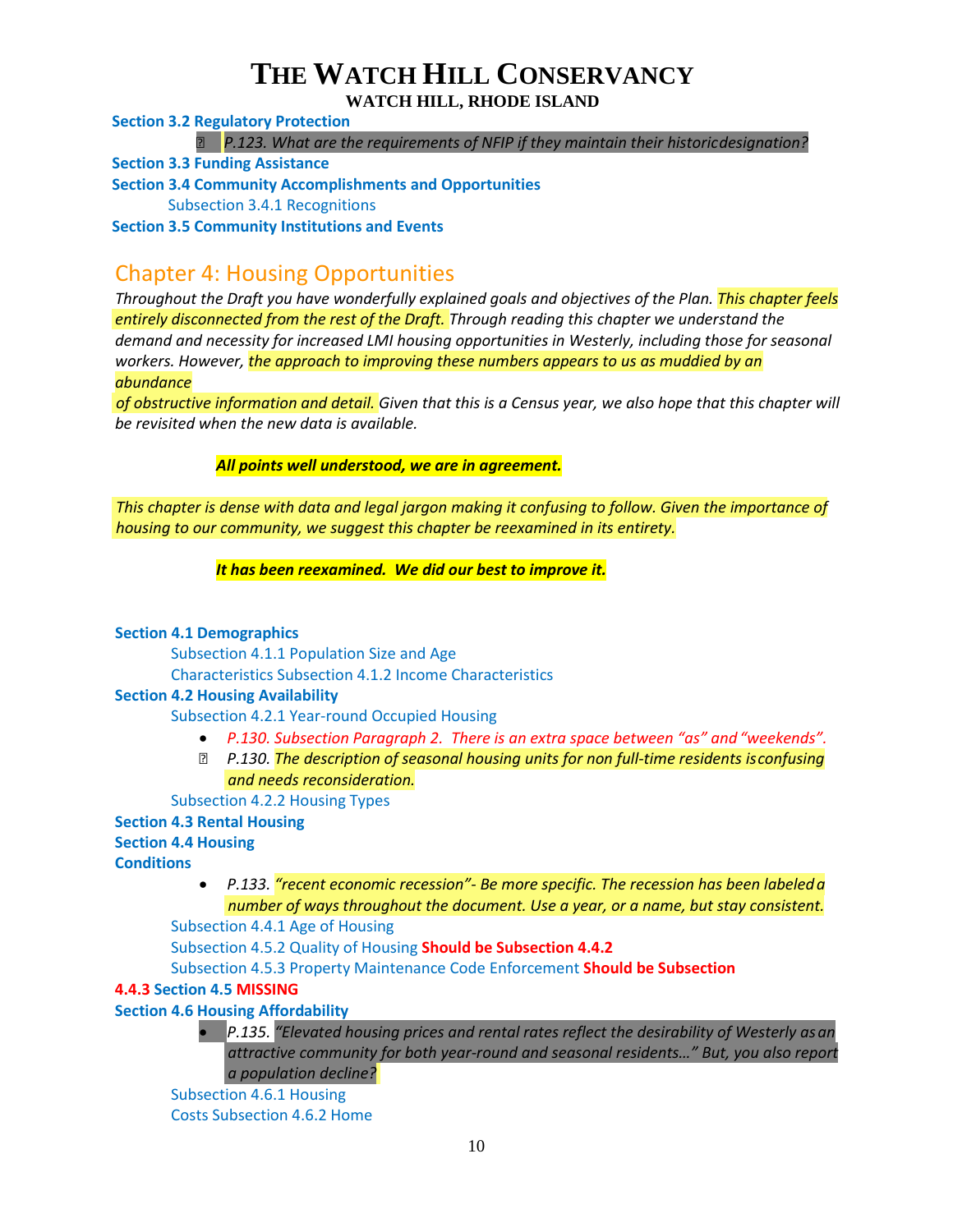Values

Subsection 4.6.3 Cost Burden and Unmet Affordability Needs Subsection 4.6.4 Residents with Disabilities Subsection 4.6.5 Residents Experiencing Homelessness

#### **Section 4.7 Affordable Low- and Moderate-Income Housing**

Subsection 4.7.1 LMI Unit Approvals

• *P.144. "Increased housing density in established neighborhoods that are built out is impractical and may adversely affect neighborhood character as well as environmental integrity." Good.*

Subsection 4.7.2 Meeting Local Housing Needs Subsection 4.7.3 Projected Affordable Housing Production

Subsection 4.7.4 Housing Opportunities through Affordable Rental Units

- *P.152. Strategy 2. Paragraph 2. Line 1. "Westerly works with this non-profit…"What non-profit? There is nothing noted in the surrounding text.*
- *P.153. Strategy 4. Line 1. Awkward intro.*
- *P.156. Is table 4-18 complete?*
- *P.157. "However, a robust allowance of accessory apartments in residential zonesis recommended as part of this…" Which residential zones? Not appropriate in all zones.*

Subsection 4.7.4 Strategic Production Plan for LMI Qualified Units **Should be Subsection 4.7.5**

## Chapter 5: Economic Vitality

- *P.160. Paragraph 2. Line 2. There is an extra space between "of" and"the".*
- *P.160. Paragraph 3. "In addition to health care, hospitality, retail,manufacturing, banking, finance service industry, the arts and the schools, other sectors of significance to Westerly's economy include textiles, printing, and construction." This could be simplified.*

*Perhaps- - Sectors of significance in Westerly's economy include health care, hospitality, retail, manufacturing, banking, finance, service industry, the arts, the schools, textiles printing and construction.*

#### **Section 5.1 Regional Economic Overviews**

• *P.160. Paragraph 3. "A tourism satellite account prepared by the IHS…" This sentence is in a different font or a different fontsize.*

#### **Section 5.2 Local Economic Overview**

• *P.162. Paragraph 1. Line 2. Change to "projects that included" instead of"projects including".*

Subsection 5.2.1 Health Care

#### *P.162. Consider acknowledging medical staffing as preparedness for pandemicevents.* Subsection 5.2.2 Finance

Subsection 5.2.3 Westerly State Airport and the Airport Industrial Park

• *P.163. "Expanding the airport has never been proposed and is not desired." Not desired by who if it has never been proposed?*

Subsection 5.2.4 Manufacturing

- *P.164. Paragraph 1 and 2 are formattedincorrectly.*
- *P.164. Paragraph 1. "grand list"??*
- Subsection 5.2.5 Consumables

Subsection 5.2.6 Local Government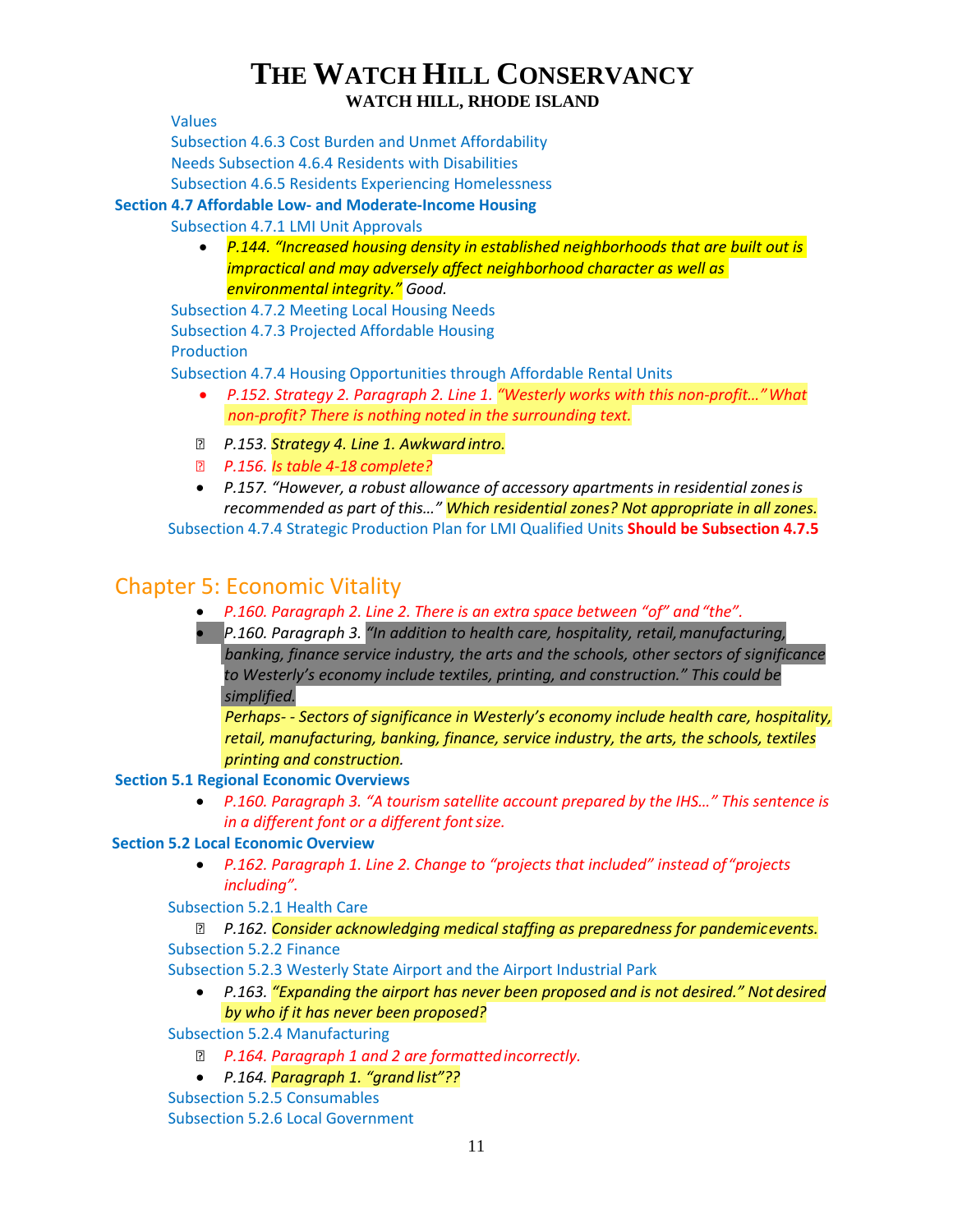#### **WATCH HILL, RHODE ISLAND**

Subsection 5.2.7 Tourism

• *P.165. Paragraph 3. "preserving the community's natural and cultural resources for the benefit of all" Balancing these interests is vitally important.*

Subsection 5.2.8 Accommodations

Subsection 5.2.9 Seasonal Residents

Subsection 5.2.10 Agriculture

 *P.176. Consider adding a section focused on fishing and aquaculture as significant parts of the local economy. Westerly has a number of commercial fishermen and a huge number of recreational fishers who spend large amounts of money on docking, fuel, fishing gear, etc.*

*This was in the plan and removed early on-. Shall we bring it back.*

Subsection 5.2.11 Employment and Industries Subsection 5.2.12 Private and Public Establishments

#### **Section 5.3 Income**

#### **Section 5.4 Economic Development Initiatives and Organizations**

Subsection 5.4.1 Neighborhood Revitalization Subsection 5.4.2 Westerly-Pawcatuck Downtown Business Association Subsection 5.4.3 Westerly Land Trust Subsection 5.4.4 Ocean Community Chamber of Commerce Subsection 5.4.4 Arts & Entertainment District **Should be Subsection 5.4.5** Subsection 5.4.5 Real Jobs RI **Should be Subsection 5.4.6** Subsection 5.4.6 Other State-wide Business Incentives **Should be Subsection 5.4.7 Section 5.5 Economic Resilience**

 *P.176. Consider adding a statement that cybersecurity is an important issue for theTown to be cognizant of. This includes Town IT systems but the community writ large, especially sectors like banking, health care, and public safety.*

## Chapter 6: Services and Facilities

- **Section 6.1 Westerly Police Department**
- **Section 6.2 Fire Protection Services**
- **Section 6.3 Ambulance Services**

#### **Section 6.4 Medical Facilities and Services**

Subsection 6.4.1 Westerly Hospital

Subsection 6.4.2 South County Health

Subsection 6.4.3 Wood River Health Services

Subsection 6.4.4 Nursing Homes, Retirement Homes, and Assisted Living Facilities

#### **Section 6.5 Education**

Subsection 6.5.1 Enrollment

Subsection 6.5.2 Demographics and Special Services

Subsection 6.5.3 School Facilities

Subsection 6.5.4 Academic Performance

Subsection 6.5.5 Other Educational Resources

#### **Section 6.6 Solid Waste Disposal**

• *P.185. Paragraph 2. "If residents use a private hauler, they are not required to use orange bags." Watch Hill Fire District pays for private hauler and has to use orangebags.*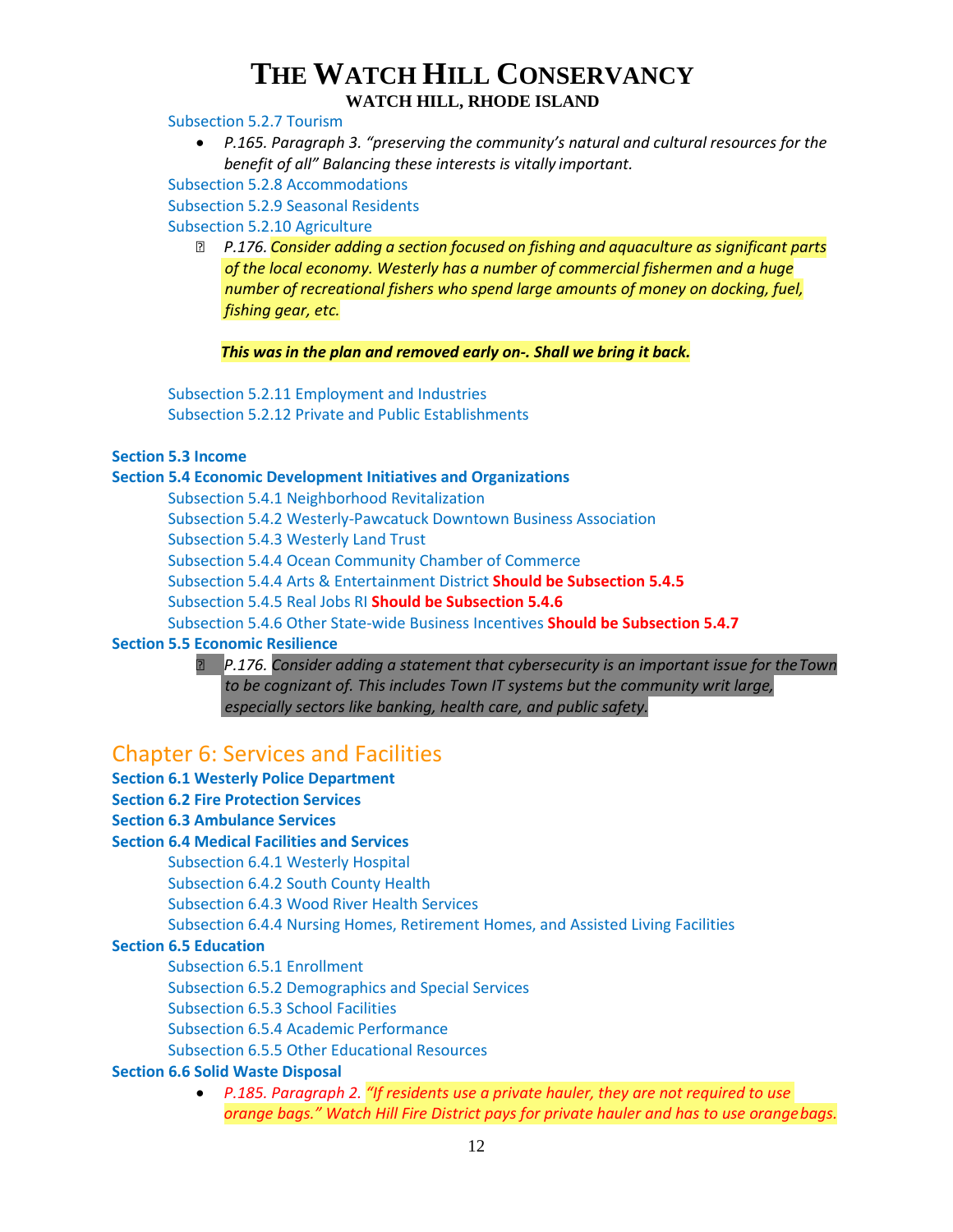**WATCH HILL, RHODE ISLAND**

*Orange bags are required by the Westerly Transfer Station.*

#### *We should delete this sentence.*

**Section 6.7 Westerly Library & Wilcox Park** 

**Section 6.8 Social Service Agencies and Programs** 

#### **Section 6.9 Energy Usage and Conservation**

Subsection 6.9.1 Evaluation of Energy Conservation Measures Subsection 6.9.2 Anticipated Energy Savings Subsection 6.9.3 Recommended Energy Conservation Measures Subsection 6.9.4 Carbon Emissions Reduction

## Chapter 7: Infrastructure and Energy

#### **Section 7.1 Potable Water System**

Subsection 7.1.1 Potable Water Source Subsection 7.1.2 Potable Water Supply Subsection 7.1.3 Drought Management

Subsection 7.1.4 Distribution

#### **Section 7.2 Wastewater Systems**

• *P.200. Failure of OWTS's in a coastal setting will increase with rising sea levels. Itwould be good to specifically state this as a planning challenge.*

Subsection 7.2.1 Existing Sewer System Capacity

Subsection 7.2.2 On-site Wastewater Treatment Systems

#### **Section 7.3 Stormwater System**

7.3.1 Stormwater Pollution Prevention

#### **Section 7.4 Electricity and Natural Gas**

#### **Section 7.5 Solar, Wind and other Alternative Energy**

Subsection 7.5.1 Net Metering

Subsection 7.5.2 Future Alternative Energy

#### **Section 7.6 Communications**

#### **Section 7.7 Electric Vehicles and Electric Charging Stations**

- *P.203. "Bay Street and other roadways with on-street parking, such as those in Downtown, may also be ideal locations for installing electric charging stations…" Given the seasonal nature of Bay Street this doesn't seem like an ideal location. Retaining parking spots in support of local business might be a higher priority.*
- *P. 203. Paragraph 5. Line 6. "Westerly, a place for visitors and residents Bay Street and other roadways with on-street parking, such as those in Downtown, may also be ideal locations for…" The beginning of this sentence doesn't make sense?*

### Chapter 8: Transportation Network

#### **Section 8.1 Roadways and Motor Vehicles**

Subsection 8.1.1 Functional Classification of Roadways Subsection 8.1.2 Traffic Volumes and Safety Subsection 8.1.3 Motor Vehicle Parking

• *P.208. Last sentenceof paragraph 2 is unnecessary. Already addressed parking.*

**Section 8.2 Public Transit Service**